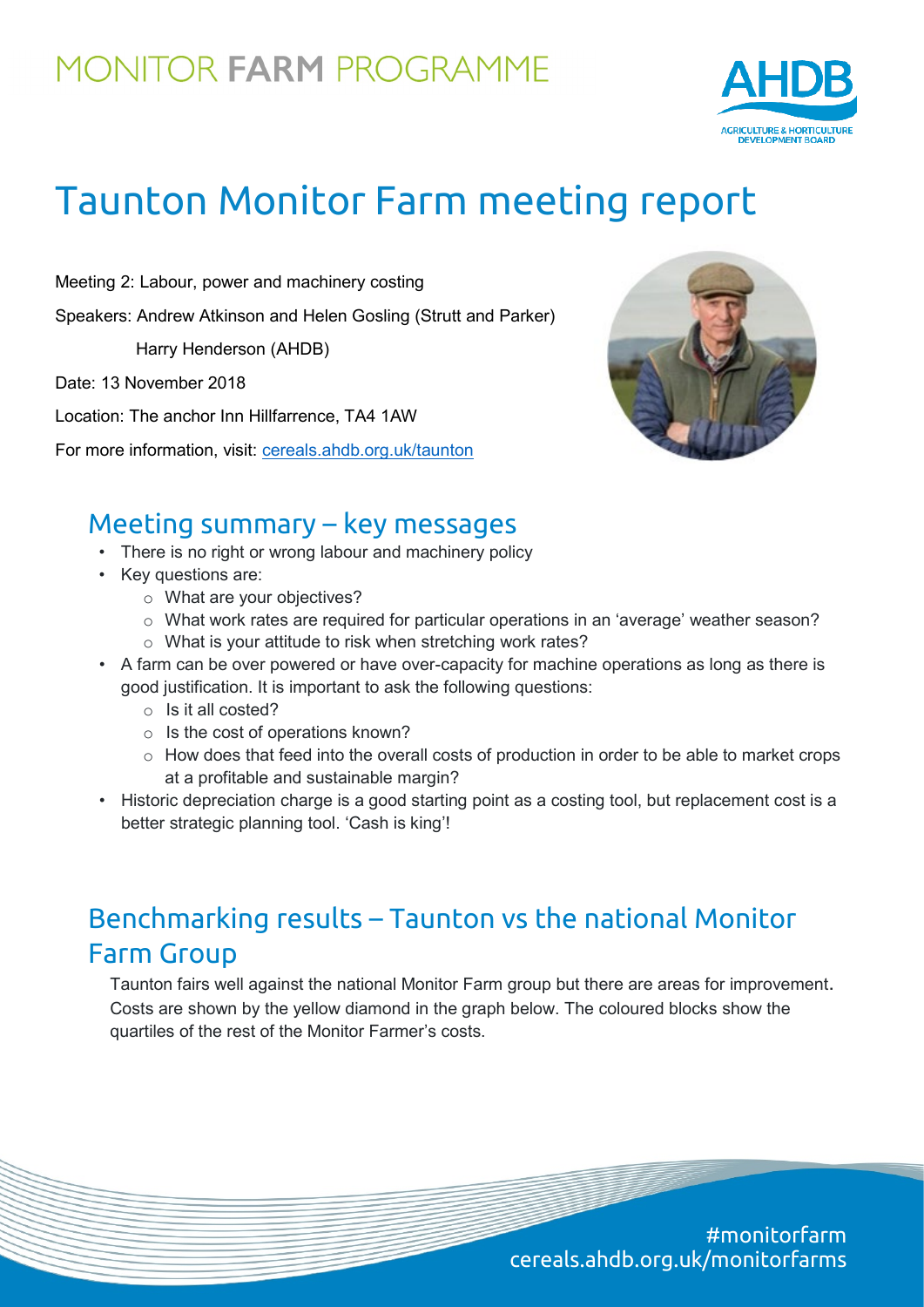### **MONITOR FARM PROGRAMME**





### Traits of the best 25% nationally

- Low depreciation costs per hectare below £63/ha
- Low repair costs per hectare though tactical hiring and experience
- Low diesel usage per hectare below 100 litres/ha
- Low machinery costs per hour low hourly cost of running tractor reduced key operational costs such as drilling
- Low cost of combining per hectare
- There was no clear correlation with the size of the farm but most of top 25% was in 500–1000ha range

#### Future considerations for Taunton

- The Fendt 415 appears under-utilised. Sell and hire if opportunity use for capital or retain longer
- Some older machinery such as the Vaderstad Carrier, sprayer or JCB may start incurring higher
- repair costs and consideration should be given to a replacement strategy with good second hand equipment
- The farm could consider keeping the Fendt 724 beyond the intended eight years if it remains reliable in order to delay new machine investment
- There is surplus combine and drill capacity so there is opportunity for contracting or joint venture. This may also provide more flexibility over the aging sprayer replacement choice – type of machine and ownership .
- Consider carrying out hedge cutting in hand



#monitorfarm cereals.ahdb.org.uk/monitorfarms